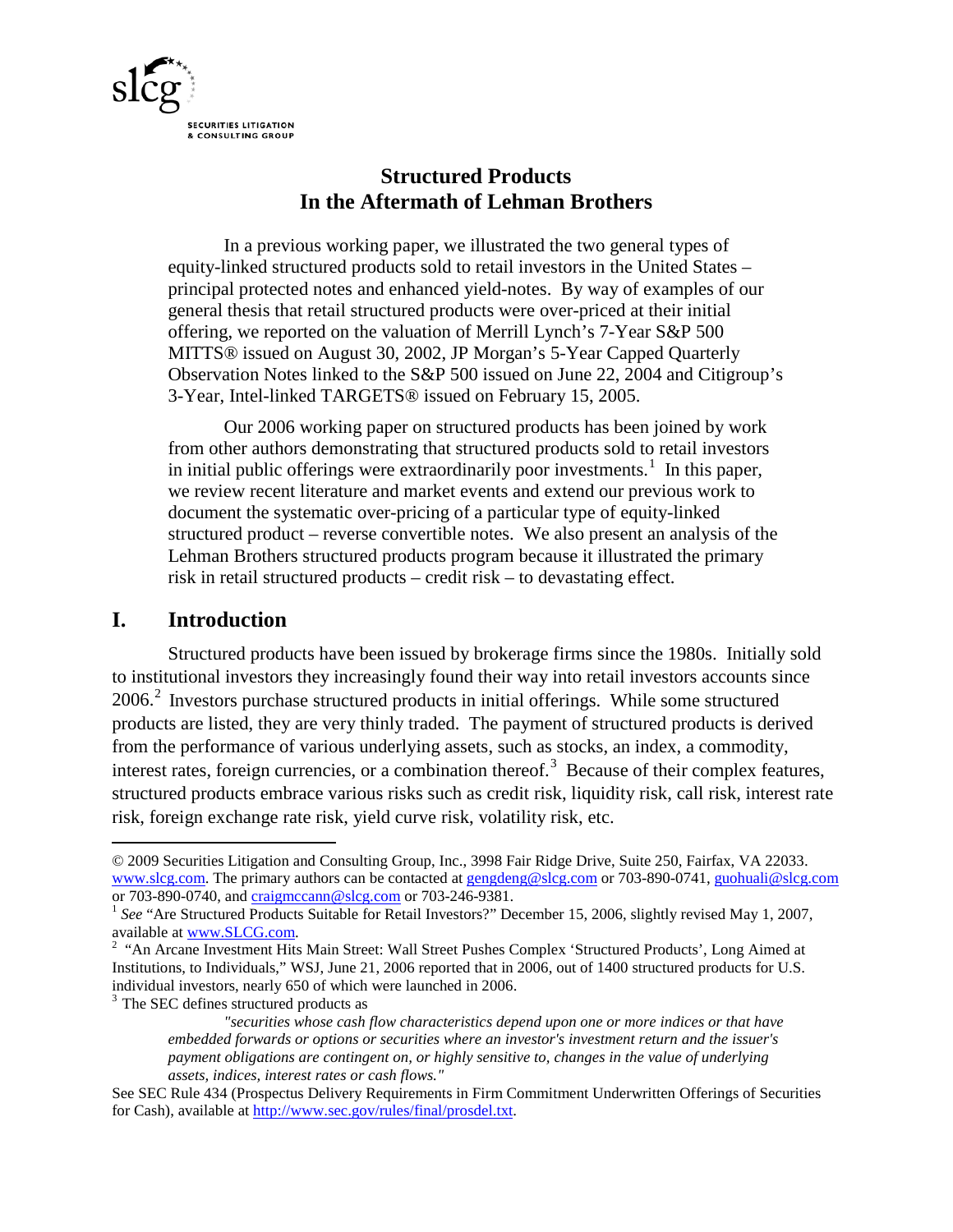Our prior work showed that retail structured products were poor investments because they were significantly overpriced at the offerings and were at best thinly traded thereafter. The overpricing of these products is in part attributable to the fact investors were exposed to the credit risk of the issuing brokerage firms without adequate compensation. Overpriced structured products survived in the marketplace because structured products' opaqueness obscured their true risks and costs and the high fees earned by underwriters and salespersons. The potential for high fees and commissions created strong incentives to develop and sell ever more complex variants of these inferior investments.

Since first distributing our research in December 2006 we, and other academics and practitioners, have continued our research, and regulators have taken notice.<sup>[4](#page-1-0)</sup> This paper reports our most recent research on a particular type of equity-linked structured product – reverse convertible notes. We conclude that reverse convertible notes sold to retail investors in initial public offerings were dominated by other readily available investments and so should have been recognized as *per se* unsuitable for any investor.<sup>[5](#page-1-1)</sup>

We present a brief history of the structured products program at Lehman Brothers and illustrate many of our points with Lehman structured products examples. The spectacular failure of Lehman brothers in September 2008 left investors holding more than \$18.6 billion face value of what had been previously sold as low risk investments but which were now worthless.<sup>[6](#page-1-2)</sup> The Lehman experience is especially instructive of the opportunity for mischief presented by financial engineering; faced with increasing borrowing costs Lehman stepped up its issuance of structured products where its credit risk would not be priced into the debt. The harm thereby inflicted on retail investors was a direct transfer from unsophisticated retail investors to Lehman and UBS which co-underwrote much of the Lehman Brothers structured product issuance. This transfer from retail investors was only possible because Lehman and UBS made the structured products increasingly complex and opaque.

### **II. Principal Protected Notes**

#### **A. General Design**

Principal protected notes provide for the return of principal and the payment of additional amounts to investors contingent on the value of pre-specified stocks, stock indexes, interest rates, exchange rates, commodities or other assets or baskets of assets at maturity.<sup>[7](#page-1-3)</sup> In general, if the underlying asset or assets has a positive return at the note's maturity, the note pays investors principal plus a positive return. If the underlying asset has a zero or negative return at the bond's maturity, the note generally pays only principal to the investor.

<span id="page-1-0"></span> <sup>4</sup> See NASD Notice to Members 05-59 - September 2005, NASD Provides Guidance Concerning the Sale of Structured Products available at http://www.finra.org/Industry/Regulation/Notices/2005/P014998.

<span id="page-1-1"></span> $5$  See "An Arcane Investment Hits Main Street: Wall Street Pushes Complex 'Structured Products,' Long Aimed at Institutions, to Individuals" *Wall Street Journal* June 21, 2006, D1 and "Guaranteed to Go Up" *Forbes* November

<span id="page-1-3"></span><span id="page-1-2"></span>

<sup>27, 2006,</sup> p. 79-80.<br>
<sup>6</sup> Of the \$18.6 billion, \$8.1 billion was issued in US dollar-denominated notes. The data is from Bloomberg.<br>
<sup>7</sup> These products generally repay principal at maturity, although they may pay less than principal protection") in some circumstances.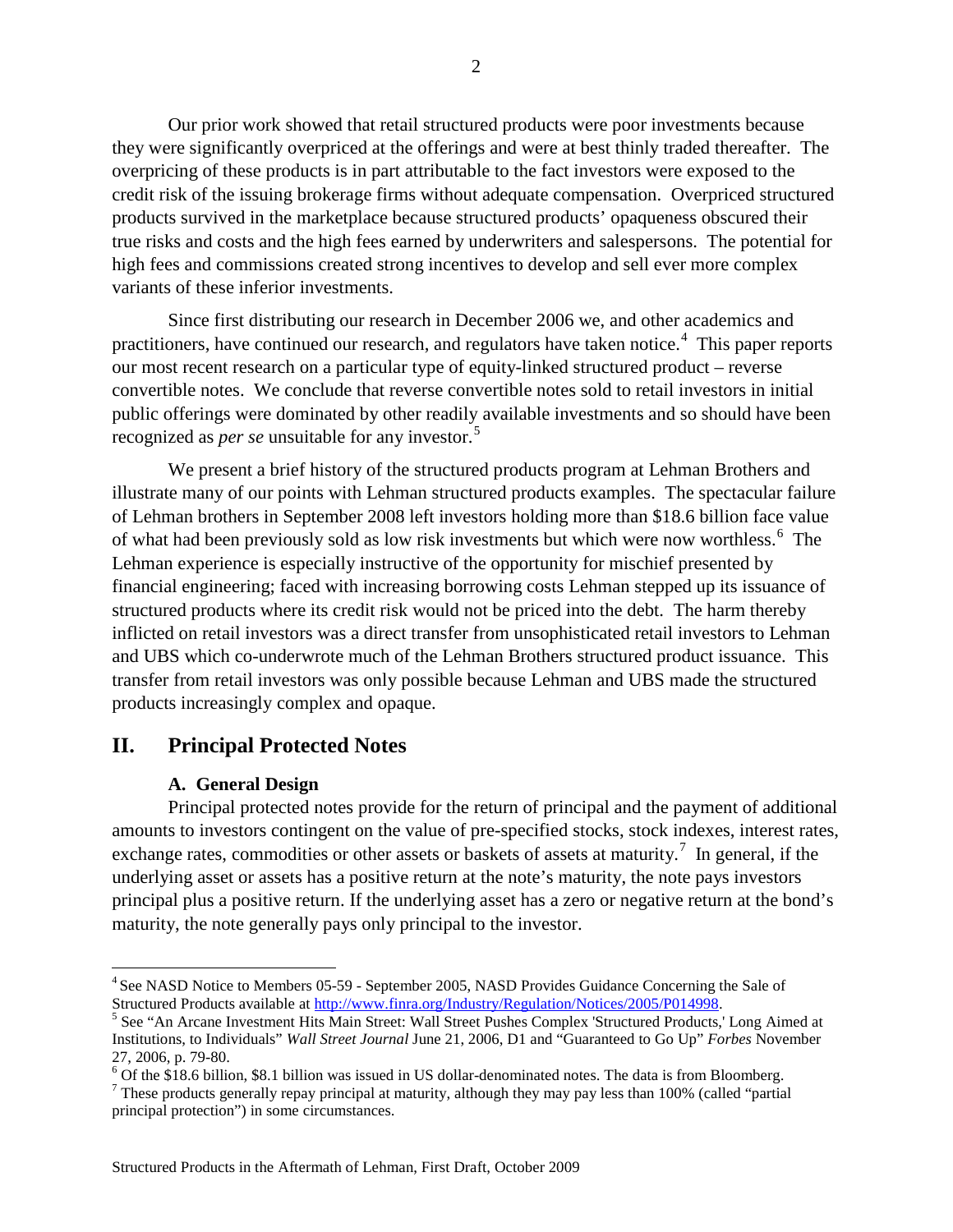Lehman Brothers issued a staggering assortment of principal protected notes, such as "100% Principal Protected Absolute Return Barrier Notes Linked to a Basket of Global Indices", "Principal Protected Note with Enhanced Participation linked to a Basket of Commodities", "Return Optimization Securities with Partial Protection Linked to a Portfolio of Common Stocks", "100% Principal Protected Notes Linked to the S&P 500 Index", and "100% Principal Protected Notes Linked to an Asian Currency Basket."

The "Principal Protected" label is misused to market structured products which claim to guarantee the return of principal.<sup>[8](#page-2-0)</sup> The principal in a principal protected note is typically "guaranteed" to exactly the same degree as the principal in an unsecured subordinated note is guaranteed. The terms "principal protected" and "guaranteed return of principal" were used in the marketing of structured products and not in the marketing of unsecured subordinated notes because, when combined with the superfluous complexity of the coupon payment formulas, they were effective at masking the substantial credit risk in structured products. More accurate risk disclosure would have stated that repayment of any amount at maturity was contingent on the continued viability of the issuing brokerage firms and that any additional payments beyond the return of principal carried the additional risks of the assets to which those payments were linked.

Because principal protected notes purported to guarantee principal, they were easy to market to investors seeking low risk investments. In fact, many individuals who invested in principal protected notes were close to or already in retirement and wanted to invest conservatively in "risk-free" investments. However, investors in structured products bear not only the risk of the underlying asset, but also the credit risk of the issuing brokerage firm. If the issuing brokerage becomes insolvent before the note is repaid, investors may not recover any of their investment.<sup>[9](#page-2-1)</sup> The misleading name of the "100% Principal Protection Notes" makes it easy to neglect the credit risk and liquidity risk inherent in these notes.

#### **B. Stock and Stock Index Products**

The simplest principal protected notes had payoffs at maturity which were very similar to the payoffs to a combination of a note and a call option maturing at the same time as the structured product. We illustrate this simplest of structures with a Lehman Brothers product linked to a common basket of stocks – the S&P 500 Index.

Lehman Brothers issued "100% Principal Protected Notes Linked to the S&P 500 Index" (CUSIP: 5252M0GW1) on August 1, 2008 with a maturity of August 6, 2011. At the note's maturity, if the S&P 500 Index closed higher than the initial level on issue date, i.e., had a capital gain, – and Lehman Brothers was solvent – the investor was to receive the face value of the note plus an additional amount equal to the index price appreciation. If at maturity the index closed

<span id="page-2-0"></span><sup>&</sup>lt;sup>8</sup> CDO issuers took the abuse of language to nearly unfathomable extremes when they attached thin strips of long maturity Treasury securities to the equity tranche in CDOs and marketed the resulting combined security as a Principal Protected Note.

<span id="page-2-1"></span><sup>&</sup>lt;sup>9</sup> Lehman Brothers structured products are senior unsecured obligations of Lehman Brothers. Some Lehman Brothers structured products were trading for less than 10 cents on the dollar in November 2008 after Lehman filed for bankruptcy on September 15, 2008. See "Another 'Safe' Bet Leaves Many Burned", *Wall Street Journal*, November 11, 2008.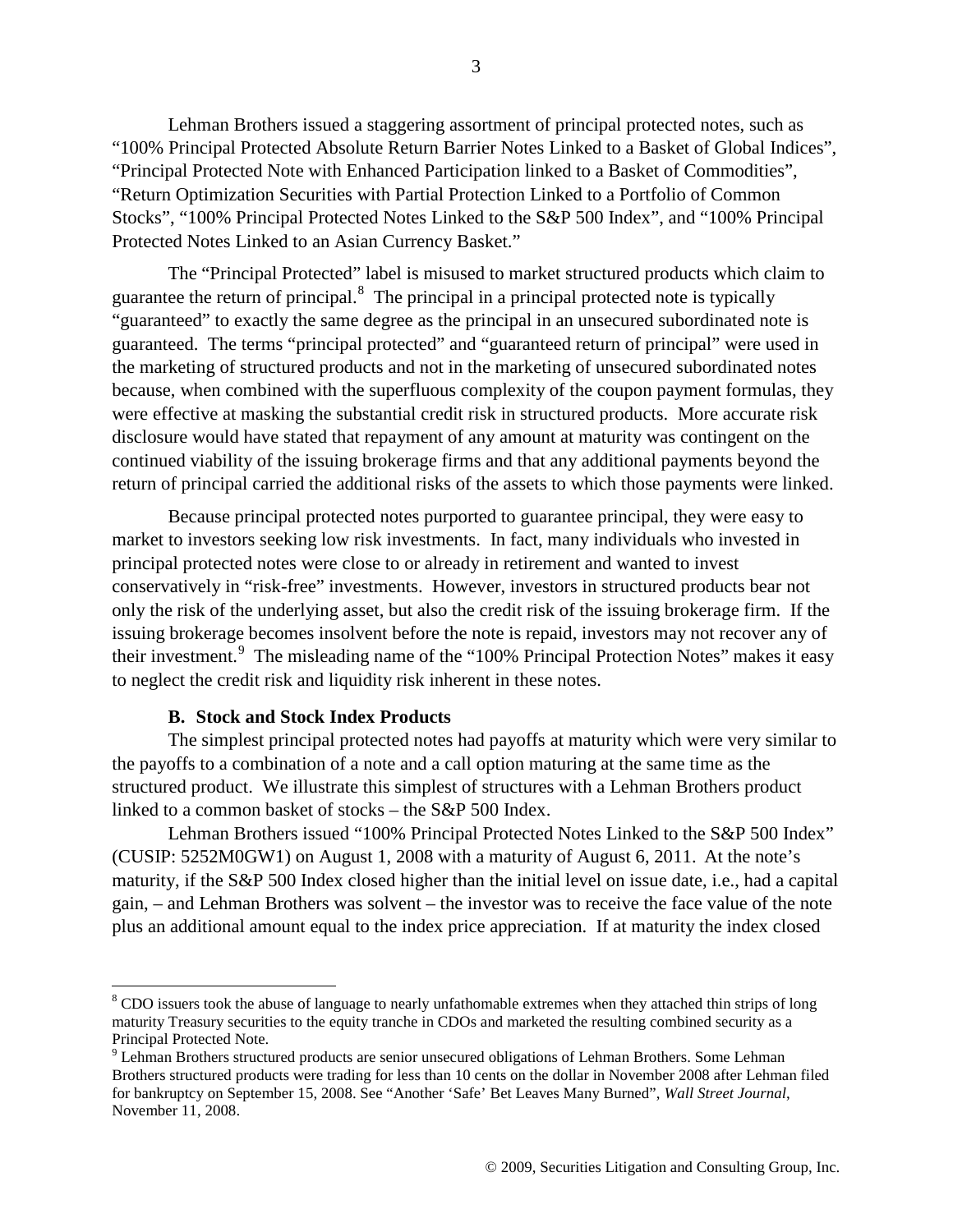below the index level on the offering date, the investor was to receive only the face value of the note. **[Figure 1](#page-3-0)** shows the payoff diagram for a \$100 investment in this principal protected note.

<span id="page-3-0"></span>**Figure 1: Payoff diagram for \$100 invested in "100% Principal Protected Notes Linked to the S&P 500 Index."** The S&P 500 index level on the issue date was 1,260. The maturity payoffs are the same as investing in a combination of a zero-coupon Lehman note and a call option with strike price of 1,260, or a 0% return.



This example principal protected note has payoffs which are virtually identical to an investment in a three-year, zero-coupon \$100 face-value unsecured subordinated note issued by Lehman Brothers and a three-year at-the-money S&P 500 Index call option issued on August 1, 2008. Because such a note and call option can be easily valued and their payoffs replicate the payoffs to the structured product, they provide a straightforward measure of the value of the structured product. The \$100 zero-coupon Lehman note was worth \$78.13 and Lehman's unsecured promise to deliver the payoff to the three year at-the-money index call option was worth \$11.14. Together these values imply that this structured product was worth only \$89.27 per \$[10](#page-3-1)0 when it was issued on August 1, 2008.<sup>10</sup>

#### **C. Interest Rate Structure Products**

Some principal protected notes, branded by Lehman as Steepeners, Spread Range Accrual Notes and Range Notes, paid coupons linked to interest rates. These products had maturities as long as 30 years and were usually callable at par on any interest payment date after a brief non-callable period.

Steepeners promised a high fixed coupon for an introductory period, after which they pay a floating coupon rate equal to a multiple of the spread between the yield on a long maturity

<span id="page-3-1"></span> $10$  Whenever we report valuations throughout the paper we are essentially performing this same calculation. That is, our valuations of structured products involves valuing combinations of stocks, bonds and options which replicate or exceed the payoffs of the structured product in every possible state of the world at maturity.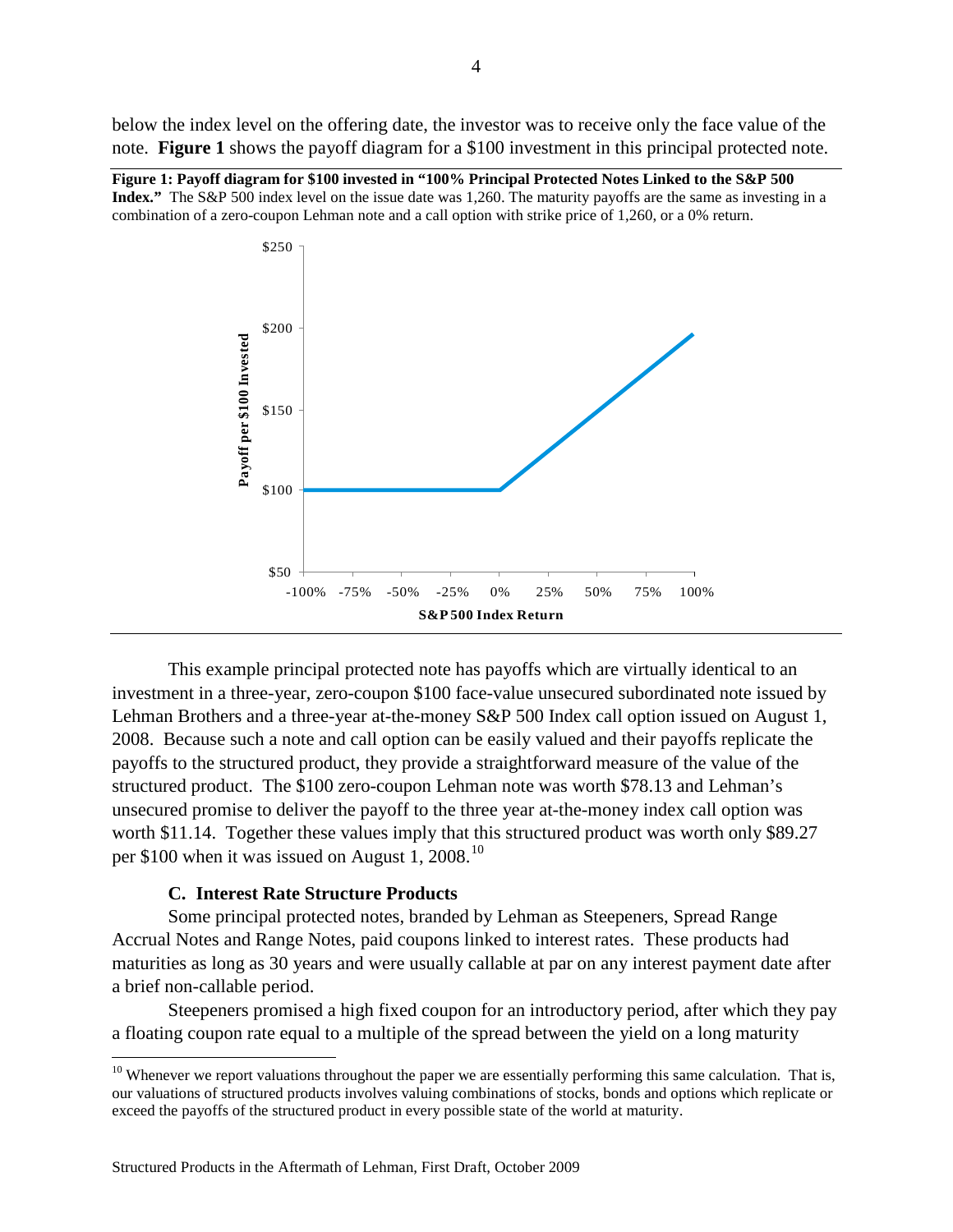reference bond and the yield on a short maturity reference bond subject to a minimum of 0% coupon rate, paying more interest the steeper the yield curve on coupon determination dates.

Spread Range Accrual Notes promised an annualized coupon rate each quarter equal to a fixed interest rate multiplied by an "interest accrual factor" equal to the percentage of days in the preceding quarter that a particular relationship between two interest rates held. For example, the "interest accrual factor" might be defined as the percentage of days during a quarter when the 30 year constant maturity swap ("CMS") rate is greater than the 2-year CMS rate.

A Range Note is similar to a Spread Range Accrual Note, but defines the "interest rate accrual factor" as the percentage of days in the preceding quarter that a reference interest rate satisfied a particular condition. For example, a Range Note might define the "interest rate accrual factor" as the percentage of days in a quarter when the 6-month U.S. LIBOR is greater than 0% and less than 7%.

We illustrate the payoffs of an interest rate structured product with a Lehman Brothers Steepener Note (CUSIP: 52517PZ38), issued on June 7, 2007 with a maturity of 15 years. The note initially pays an 11% annual coupon rate quarterly and is not callable during the first two years. Thereafter the note may be called by Lehman Brothers on any coupon payment date at par.<sup>[11](#page-4-0)</sup> If the note is not called, the floating coupon rate is calculated as 50 times the excess, if any, of the 30-year CMS rate over the 15-year CMS rate on the coupon determination dates.

Without the embedded call option, this Steepener note would be an attractive investment. From September 1992 to June 2007, the historical average spread between 30-year CMS rate and 10-year CMS rate was 0.4168%. Were this average spread to persist during the life of the Steepener, the average coupon rate would be over 20%. However, the value of Lehman's option to call the bond is critical to the valuation of this Steepener. Using Bloomberg's CMS spread model to compute the value of this product, we determined that the Steepener would appear to be worth \$124.53 per \$100 at the initial offering if we ignore Lehman's option to call the note. The cost to investors of the embedded short call option is an extraordinarily high 41.48% of the face value and so the product's value on the offering was, at most, \$83.05 per \$100.

As the example illustrates, interest rate structured products are subject to significant call risks. The call dates are periodic and the optimal exercise behavior is a complicated function of stochastic term structures of interest rates making it extremely difficult for even the most sophisticated investor to correctly evaluate the embedded call risk at the time of investment. Interest rate linked structured products expose investors to leveraged yield curve risk and volatility risk. Yield curve risk comes from the steepening or flattening of the spread between long-term and short-term interest rates. The volatility risk can either come from the fluctuation of interest rates spread, or from the interest rate evolution itself in the case of Range Notes.

Even this overstates the value of the Steepener and other callable structured products. In addition to the call option based on market interest rate volatilities, investors grant Lehman an

<span id="page-4-0"></span><sup>&</sup>lt;sup>11</sup> This is an embedded Bermudan call option, referred to as a Bermudan call option because it is somewhere in between an American option which can be exercised at any time prior to expiration and a European option which can be exercised only at maturity.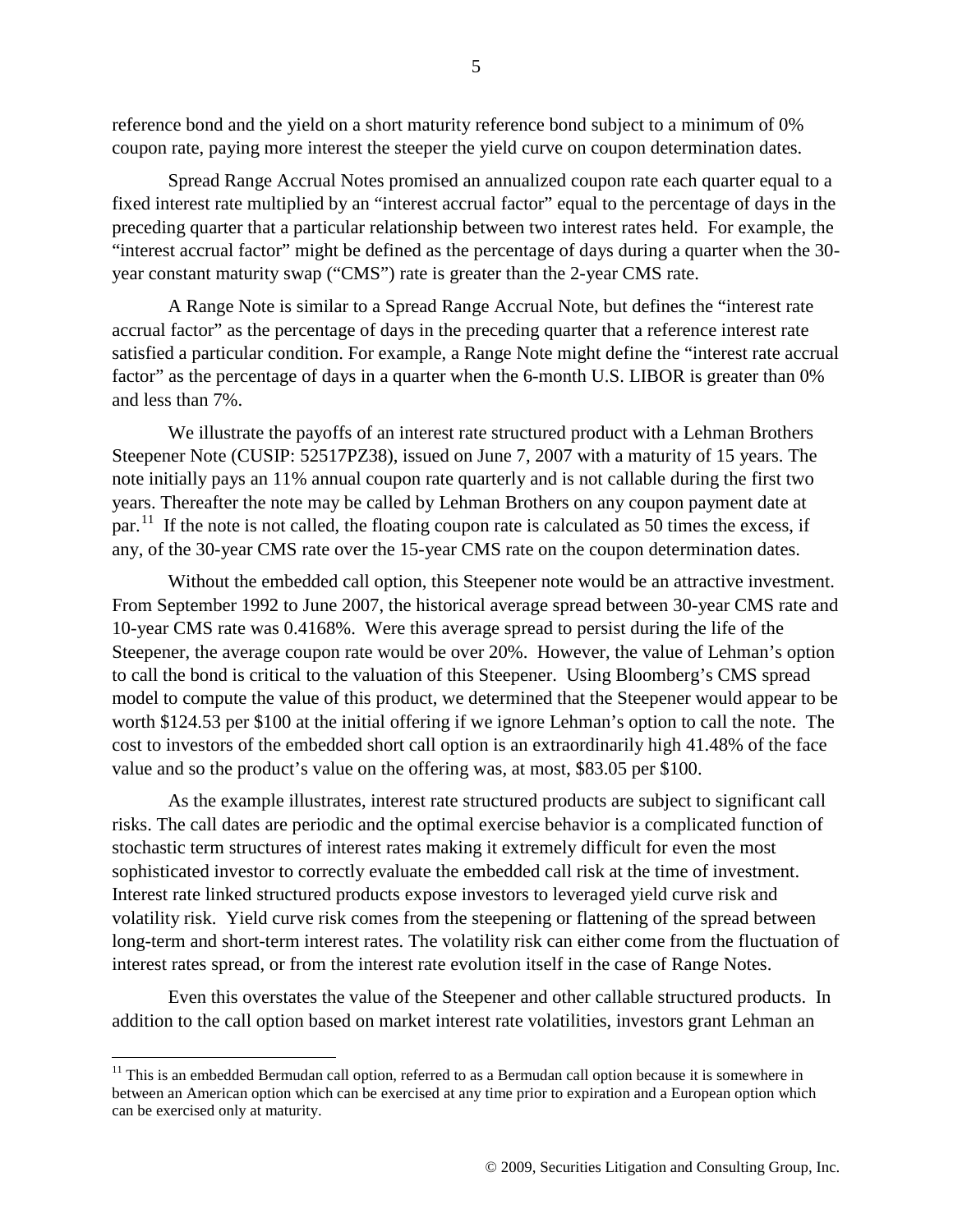option on Lehman Brothers credit risk. Lehman is more likely to call the Steepener if its credit quality has improved since the structured product was issued than it is to call the security if its credit quality has deteriorated. Thus investors are more likely to be left with the callable structured product the more its yield fails to compensate for Lehman's evolving credit risk.

#### **D. Currency-Linked Structured Products**

Some principal protected notes are linked to exchange rates or baskets of exchange rates. Examples include Lehman Brothers' "Foreign Exchange Basket Linked Notes", "Principal Protection Notes Linked to an Asian Currency Basket", and "Principal Protection Notes with Enhanced Participation Linked to a Latin American Currency Basket".

These currency-linked notes have payoffs which are a function of the appreciation or depreciation in a basket of foreign currencies relative to the U.S. dollar and typically mature in one to three years. At maturity, if the issuing brokerage firm is solvent the investor is repaid the face value of the note plus an amount equal to the weighted average return, if positive, on the basket of currencies multiplied by the leverage ratio; otherwise, the investor is repaid the note's face value.<sup>[12](#page-5-0)</sup> These currency-linked structured products can be designed to generate positive returns if and only if there is depreciation in the specified basket of currencies.<sup>[13](#page-5-1)</sup>

Currency-linked structured products are subject to currency risk, exchange-rate risk, volatility risk, political risk, interest rate risk, credit risk and liquidity risk. Currency risk, political risk and interest rate risk are related to the uncertainty of changes in the monetary policies of a country that may cause currency appreciation or depreciation.

On November 27, 2007, Lehman Brothers issued a "100% Principal Protected Notes Linked to An Asian Currency Basket" (CUSIP: 52520w333) that was to mature in two years. This note was linked to a basket of four Asian currencies: the Chinese Renminbi (CNY), Indonesian Rupiah (IDR), Indian Rupee (INR) and Philippine Peso (PHP). The basket return at maturity was defined as the sum of the equally-weighted average holding-period returns of the four currencies. The holding-period return of each reference currency is defined as the initial currency exchange rate on the issue date minus the final exchange rate on maturity date, divided by the initial exchange rate.<sup>[14](#page-5-2)</sup> If, at maturity, the basket return is positive, the note pays the face value plus an additional amount equal to 2.05 times the basket return. Otherwise, the investor receives only the note's face value.

This "100% Principal Protected Notes Linked to An Asian Currency Basket" can be valued as an unsecured Lehman note and Lehman's unsecured promise to deliver the payoffs to a set of currency options. Using standard valuation methods we determined it was worth \$89.39 per \$100 when it was issued on November 27, 2007.

<span id="page-5-0"></span> $12$  The calculation of basket returns is specified in the prospectus. It is usually an equal weighting among the reference currencies. If the note is designed for capitalizing the depreciation in foreign currencies, the return each reference currency is defined as the initial exchange rate minus the settlement exchange rate, then divided by the initial exchange rate.<br><sup>13</sup> There is usually no downside protection if the leverage ratio is greater than 100% on the upside.<br><sup>14</sup> This note is designed to capitalize on the depreciation of Asian currencies relative to th

<span id="page-5-1"></span>

<span id="page-5-2"></span>words, the basket return will be positive if and only if some or all of the reference currencies depreciate in value in 2 years.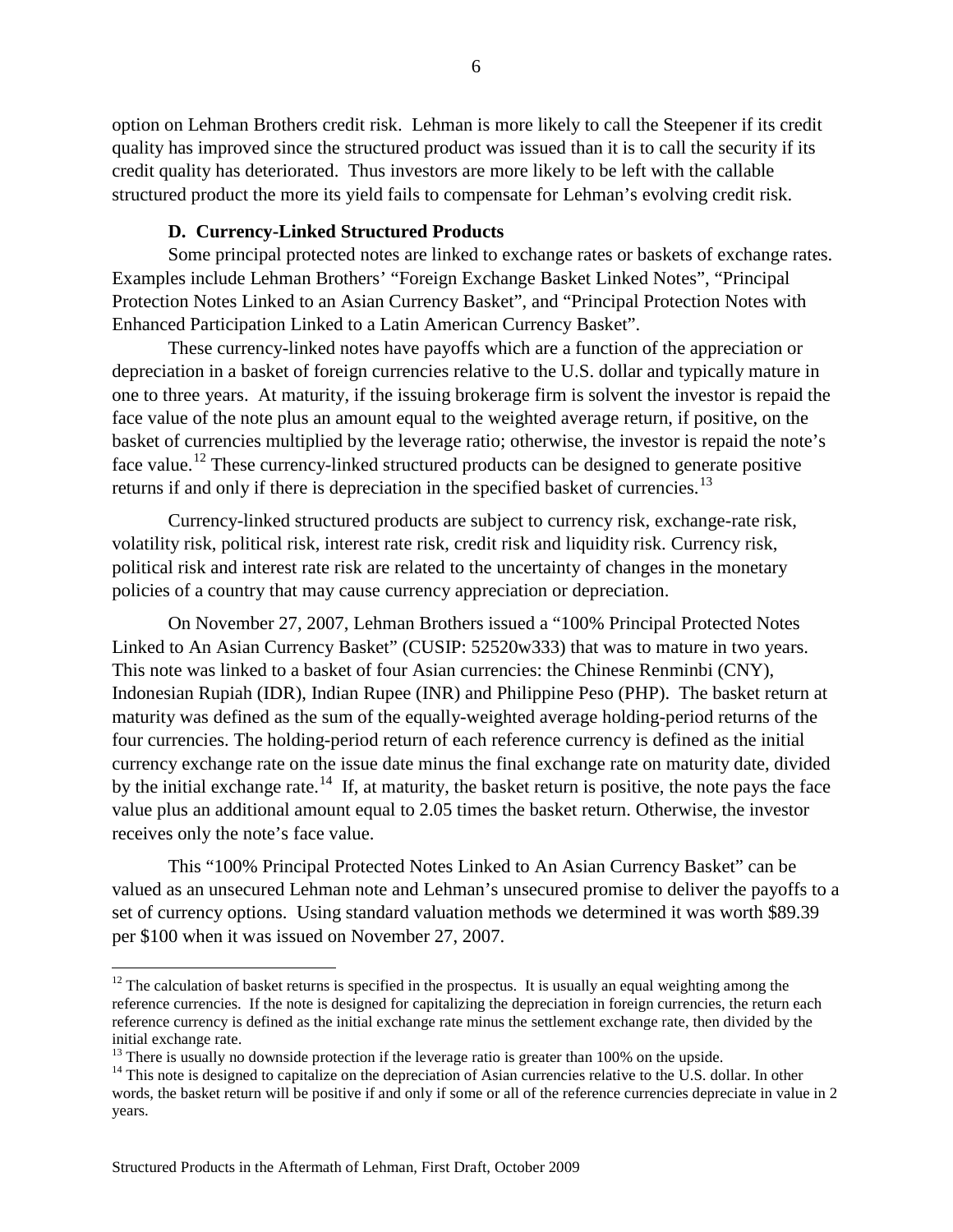#### **III. Enhance Yield / Enhanced Return Notes**

Some structured products promised "enhanced yield" compared to conventional debt. Others leverage the returns to stocks or stock indices over some range. Both types of enhanced notes expose investors to the downside in the stock or stock index linked to them. The enhanced yield or return in part is compensation for the embedded option on the underlying security of the structured product.

Consider the "Return Enhanced Notes Linked to the Common Stock of United States Steel Corporation" (CUSIP: 524935DC4) issued on June 26, 2008 to mature in 13 months. If the closing price of the common stock of United States Steel Corporation (Ticker: X) at the note's maturity exceeded the closing price on June 26, 2008, and Lehman was solvent, the investor was to receive the face value of the note plus an additional return, defined as the three times the capital appreciation in U.S. Steel's stock price during the term of the note, subject to a maximum return of 46%. If the U.S. Steel stock price declined over the term of the note, investors suffered the same percentage capital loss applied to the face value of their investment in the notes. The payoff diagram is plotted in **[Figure 2.](#page-6-0)**

<span id="page-6-0"></span>**Figure 2: Payoff diagram for \$100 invested in "Return Enhanced Notes Linked to the Common Stock of United States Steel Corporation (X)".** The structured note enhances the positive return of the United Steel Corp stock, while with an upper side limit 46%. The note is not principal protected – it bears the same negative return as the United Steel Corp stock.



Payoffs to this Return Enhanced Note tied to U.S. Steel stock can be replicated with a \$100 face value, zero coupon Lehman Brothers unsecured 13-month note, three at the money call options on U.S. Steel, three short call options on U.S. Steel struck at 46% above the U.S. Steel closing price on the issue date and one short at the money put option – all expiring on the date the structured product matures. We valued this Return Enhanced Note and determined that it was worth \$88.48 per \$100 when it was offered on June 26, 2008.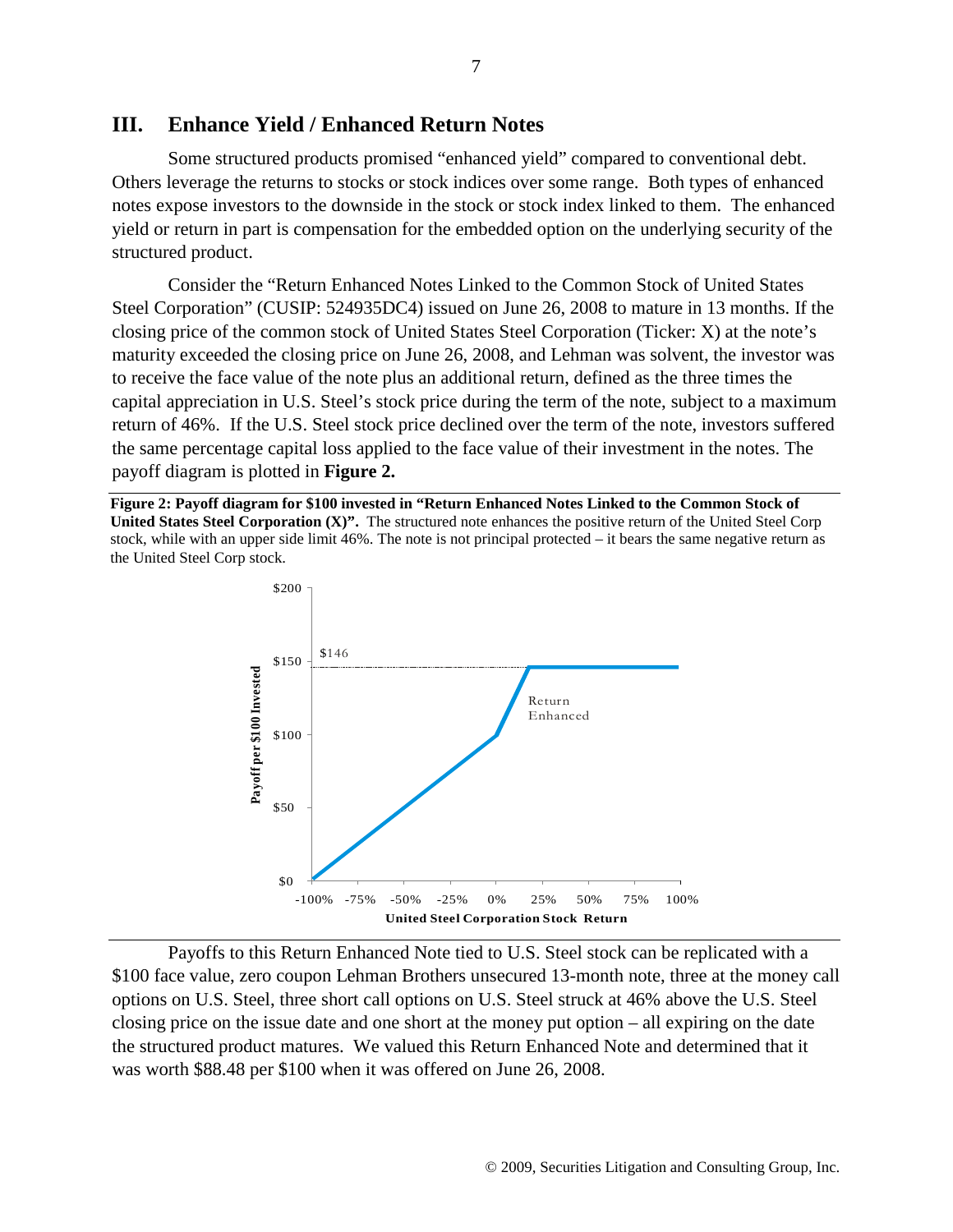#### **IV. Absolute Barrier Notes**

Some structured notes pay a coupon equal to the absolute value of the change in the value on some underlying asset during the term of the note. Consider the 100% Principal Protection Absolute Return Barrier Notes Linked to a Basket of Global Indices (Cusip: 52522L830) issued on April 1, 2008 with an 18-month maturity. The underlying assets, which the payoff of the note is linked to, are a basket of five securities: the S&P 500® Index (SPX), the Russell 2000® Index (RTY), the MSCI EAFE Index® (MXEA), the Dow Jones EURO STOXX 50® Index (SX5E) and the NASDAQ-100 Index® (NDX). The basket return is calculated as the weighted average of the index returns, where the weights for the indices (SPX, RTY, MXEA, SX5E and NDX) are 40%, 20%, 20%, 10% and 10%, respectively. **[Figure 3](#page-7-0)** shows the payoff diagram.

If the basket's cumulative return is ever above or below the "absolute return barriers", the investor will receive only the face value without any additional return at maturity. For this particular note, the absolute return barriers are [-20.66%, 20.66%]. If the basket return never goes above 20.66% or below -20.66% during the life of the note, at maturity investors will get back the face value of the note with an additional return equal to the absolute value of the holding period basket return. We have evaluated the product. It was worth \$94.7 per \$100 at issuance.

<span id="page-7-0"></span>**Figure 3: Payoff diagrams of the "100% Principal Protected Absolute Barrier Notes Linked to a Basket of Global Indices"** If the basket's cumulative returns remain within the "barriers" every day during the term, the structured note repays the face value and the absolute value of the basket return at maturity. Otherwise the note repays only the face value.

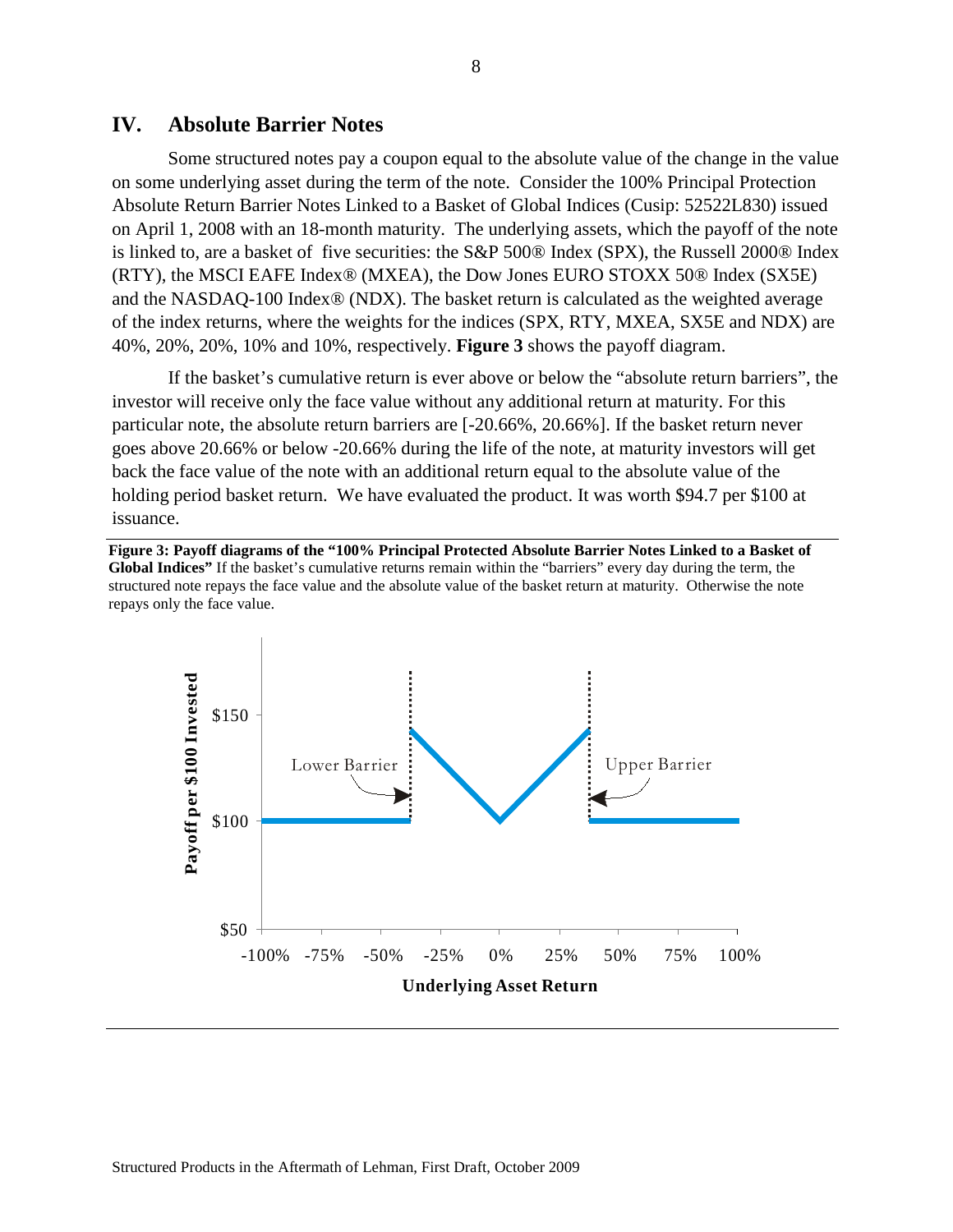### **V. Reverse Convertible Notes**

Reverse convertible notes (also called reverse exchangeable notes) pay coupons like a traditional coupon bond, but at a higher rate than the prevailing market rate, ranging from 7% to 40% or more.<sup>[15](#page-8-0)</sup> The maturity of reserve convertible notes ranges from 3 months to 2 years. Unlike a traditional coupon bond that pays the face value at maturity, reverse convertible notes' payments at maturity are a contingent claim on the performance of the underlying asset, typically a stock. If, on the maturity date, the underlying asset's value is less than the asset's initial value on the issue date, <sup>[16](#page-8-1)</sup> the notes will be exchanged for shares of the underlying stock which can be worth significantly less than the face value of the note.

When an investor buys a reverse convertible note, she is at the same time selling a call or put option or some complex options to the issuer. She is obligated to buy shares of the underlying assets from the issuer at maturity, if the underlying asset has dropped significantly. The more volatile the underlying asset is, the higher the option cost to this product, hence the higher the required yield (coupon rate) of reverse convertible note. Consequently, the higher coupon rates in excess of the market rates are merely option premiums and interest on premiums paid by the bond issuer to the investors.

Reverse convertible notes' inflated stated coupon rates are a useful feature of in marketing these products to individual investors. In 2007, retail investors purchased \$8.5 billion in reverse convertible products, up by 81% from 2006.<sup>[17](#page-8-2)</sup> The coupon rates on reverse convertible notes issued by Lehman Brothers in 2008 ranged from 9% to 40%.

Academic literature has shown that reverse convertible securities are significantly overpriced when issued, and that the issuing brokerage firms make substantial profits over issuing cost. For example, Hernandez, Lee and Liu (2007) estimate the average profit in the \$45 billion reverse convertible notes market is 3% to 6% above issuing cost. Benet, Giannetti and Pissaris (2006) estimate the average actual coupon rates paid by issuers are 300-500 basis points lower than expected coupon rates. They also find that it is more profitable to issue reverse convertible notes linked to riskier stocks since the volatility risk is not fully compensated by higher coupon rates. Henderson and Pearson (2007) estimate that investors who purchased \$2 billion of reverse convertible notes from Morgan Stanley from 2001 to 2005 paid on average 8% more than the securities' true value.

Variants of reverse convertible bonds include "plain-vanilla reverse convertible bonds", "discount certificates", "knock-in reverse convertible bonds", and "knock-out reverse convertible bonds", differentiated by whether the bond has coupon payments and how the principal will be paid at maturity. <sup>[18](#page-8-3)</sup> Investors in "plain-vanilla" reverse convertible bonds do not receive the face value of the notes back at maturity if the underlying asset closes at a lower price than the initial

<span id="page-8-0"></span><sup>&</sup>lt;sup>15</sup> Reverse convertible notes pay monthly, quarterly or annual coupons.

<span id="page-8-1"></span><sup>&</sup>lt;sup>16</sup> This is a simple case for "plain-vanilla reverse convertible notes". For "knock-in reverse convertible notes" and "knock-out reverse convertible notes" the payment also depends on whether the underlying stock price crosses a pre-specified barrier level during the life of the note.<br><sup>17</sup> "Risky Strategy Lures Investors Seeking Yield", Wall Street Journal, March 26, 2008<br><sup>18</sup> Hernandez, Lee and Liu (2007) classify the reverse convertible notes in

<span id="page-8-2"></span>

<span id="page-8-3"></span>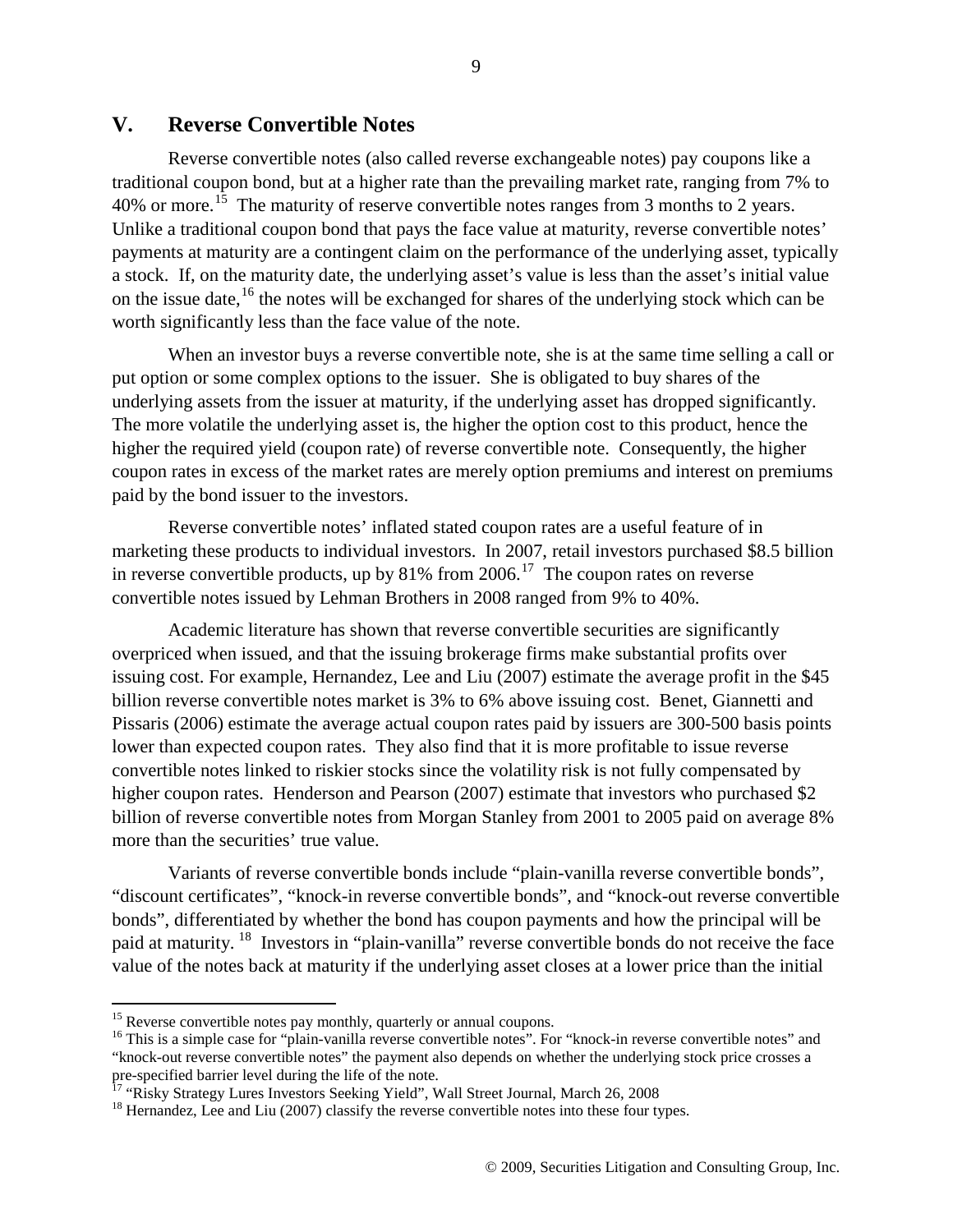issue-date price. Instead, the investor will receive the number of shares determined by dividing the face value of the note by the underlying stock's closing price on the issuing date and so will suffer the decline in the value of the underlying stock over the term of the note. If the stock closes at maturity above the closing stock price on the issue date, the investor receives the face value of the note. In a plain vanilla note, the investor is selling a put option on the underlying asset to the issuer. The effective put option<sup>[19](#page-9-0)</sup> has a strike price equal to the underlying asset's price on the issue date, and expires when the bond matures. "Discount certificates" are like the "plain-vanilla" convertible bonds, except that they do not pay interim coupons.

"Knock-in" reverse convertible bonds are similar to the "plain-vanilla" reverse convertible bonds except that investors in the "knock-ins" notes don't have the linked stock put to them unless the stock price has fallen below a threshold "trigger" price below the closing price of underlying stock on the issue date. If the underlying stock' price closes at maturity below the price on the issue date and the price of the underlying asset *ever* fell below the trigger price during the life of the structured product, the investor receives pre-specified shares of the underlying asset worth less than the face value of the note.<sup>[20](#page-9-1)</sup> Otherwise, the investor receives the face value of the note. Effectively, the "knock-in" is a coupon bond embedded with an at-themoney "down-and-in" barrier put option. At the issue date, the investor is granting this put option to the issuer and is obligated to buy the underlying asset at maturity if the asset sinks in value and crosses below the trigger price.

"Knock-out" reverse convertible bonds specify a trigger price above the closing price of the underlying stock on the issue date. If, at the bond's maturity, the closing price of underlying asset is below the initial price and the underlying asset's price *never* rose above the trigger price during the life of the bond, the investor will receive shares of the underlying asset, equal in number to the face value of the structured product divided by the underlying stock's closing price on the structured products issue date, along with any accrued or unpaid coupon payments. Otherwise, the investor receives the face value of the note. Effectively, "knock-out" reverse convertible structured products are a coupon bond embedded with an "up-and-out" barrier put option.

We illustrate the payoffs to a knock-in reverse convertible note using an example issued by Lehman Brothers (CUSIP 524935AP8). The structured product, linked to the performance of Fannie Mae's common stock, was issued on April 25, 2008 to mature on October 30, 2008 (in 6 months) with an annualized coupon rate of 25%. The trigger price was \$18.558 or 60% of Fannie Mae's \$30.93 closing stock price on April 25, 2008.

If Fannie Mae's stock price closed lower than \$30.93 on October 30, 2008, and the stock price had *ever* dropped below \$18.558 during the 6-month term of the note, investors were to receive 3.23 shares (\$100 principal/\$30.93 initial price) of Fannie Mae stock. For example,

<span id="page-9-0"></span> $19$  No put option is actually written by investors or sold to the bond issuer. However, for ease of explanation we refer to the price of the bond's underlying asset on the bond's issue date as the "put option's exercise price" or "the exercise price."

<span id="page-9-1"></span> $20$  The number of shares equals the invested principal amount divided by the initial price of the underlying asset at issue date. At maturity the investor also receives any accrued or unpaid coupon payments.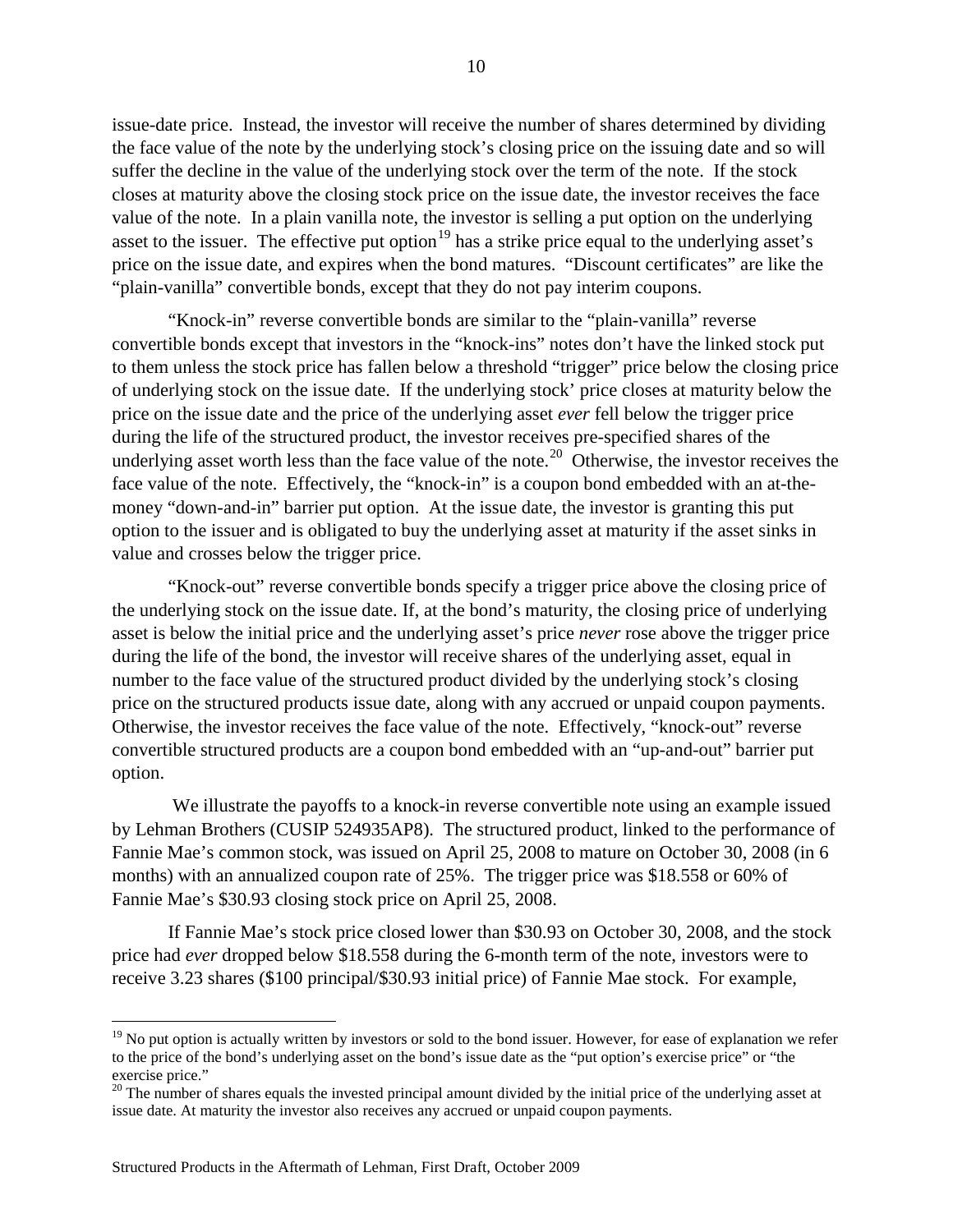assume Fannie Mae closed at \$10 on October 30, 2008. Investors would receive 3.23 shares of Fannie Mae stock on October 30, 2008 worth only \$32.30 plus a \$12.50 coupon payment at maturity resulting in a 55.2% loss because the closing price of Fannie Mae was below \$30.93 and the stock had dropped below \$18.558 prior to maturity.<sup>[21](#page-10-1)</sup> If instead the Fannie Mae stock Lehman Brothers. Figure 4 shows the final payoff diagrams for investing in this note. price never drops below \$18.558 investors receive the face value of the note, with any accrued or unpaid coupon payments, regardless of the closing price of Fannie Mae at maturity date. Investors who bought this product effectively invested in an unsecured Lehman Brothers note and simultaneously granted a "down-and-in" barrier put option on Fannie Mae stock to the

<span id="page-10-0"></span>**Figure 4 Payoff diagrams for \$100 invested in "Knock-in Reverse convertible Notes Linked to the Common Stock of a Single Reference Stock Issuer - Fannie Mae."** Fannie Mae's initial stock price was \$30.93. If Fannie Mae dropped below \$18.558 at least once during the life of the product, investors receive the lesser value of 3.23 shares of Fannie Mae stock or \$100 plus the coupon payment. If Fannie Mae never closed below \$18.558 during the term of the product the investor receives \$100 plus the coupon payment. The knock-in reverse convertible note is equivalent to an unsecured note and a short "down-and-in" barrier put option, with a strike price of \$30.93 and barrier price of \$18.558. This product is reminiscent of the board game, Snakes and Ladders.<sup>[22](#page-10-3)</sup>



Knock-in reverse convertible notes expose investors to much of the underlying stock's downside risk but limits investors' upside potential.<sup>[23](#page-10-2)</sup> If the product is linked to a highly volatile

<span id="page-10-1"></span><sup>&</sup>lt;sup>21</sup> Usually coupon payments are made monthly, on a  $30/360$  base. In that case the present value of coupon payments will be less than \$12.5 with any positive discount rate.

<span id="page-10-3"></span><span id="page-10-2"></span> $^{22}$  Snakes and Ladders originated in India and was traveled through England. The game was renamed Chutes and Ladders and brought to the U.S.A in 1943 by Milton Bradley. [www.en.wikipedia.org/wiki/Snakes\\_and\\_ladders](http://www.en.wikipedia.org/wiki/Snakes_and_ladders) <sup>23</sup> Coupon payments serve mostly as option premiums.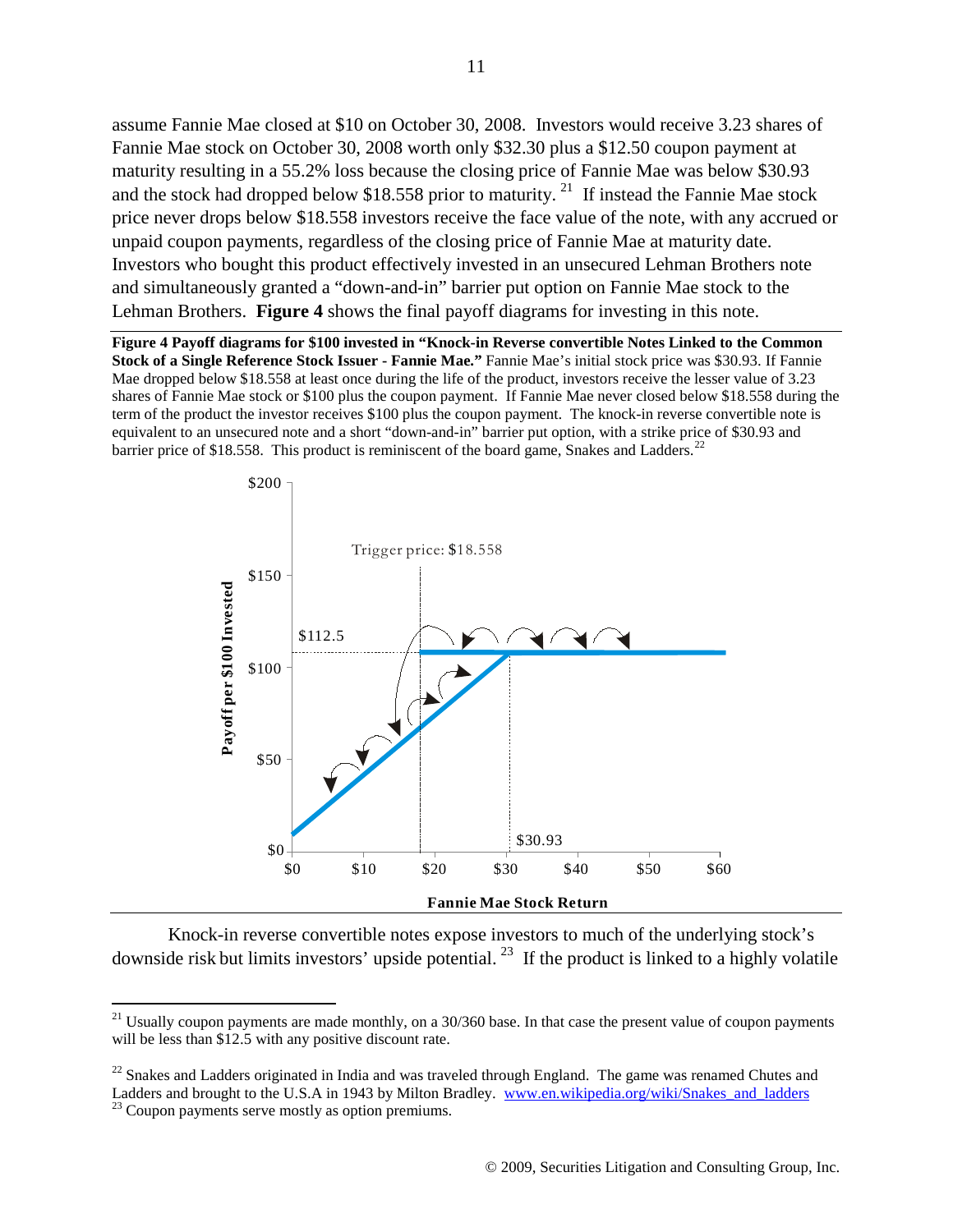stock, the issuing brokerage firm may promise a higher stated coupon to entice investors but the high coupon rates are merely partial compensation for the embedded put options. We valued this six month "Knock-in Reverse Exchangeable Notes Linked to the Common Stock of Fannie Mae" and determined it was worth \$95.74 per \$100 invested when it was issued on April 25, 2008. One interpretation of this low valuation (and the previous examples) is that Lehman Brothers only had to set aside \$95.74 on the issue date to meet the payment obligations under the product when it matured in six months. This difference could be interpreted as a gain on the issue date or as a reduction in Lehman's borrowing costs under the structured product. As we will show next, Lehman appears to have used its issuance of structured products as a means to borrow at substantially below market interest rates from unsuspecting retail investors.

## **VI. Lehman Brothers Structured Products Program**

Lehman Brothers Holding Company is a prime example of a brokerage firm that issued structured products to raise low cost financing. Lehman Brothers used structured products to obtain financing at lower rates than would have been available if the company had issued simple bonds instead. The structured products carried a lower implied yield not because the investments were safer than a simple bond, but because investors did not understand how badly overpriced the products were.

#### **A. Background**

Before filing for bankruptcy on September 15, 2008, Lehman Brothers was the fourthlargest investment bank in the U.S., after Goldman Sachs Group, Morgan Stanley and Merrill Lynch. Lehman experienced rapid expansion from 2003-2006 along with the booming U.S. economy. Lehman Brothers' total revenue increased from \$17.29 billion in 2003 to \$46.71 billion in 2006. Net income increased from \$1.70 billion to \$4.01 billion over the same period, implying a compound annual growth rate of between 33% and 39%. By the November 30, 2006 fiscal year end, Lehman Brothers had approximately \$484.4 billion in debts, \$503.5 billion in total assets, and \$19.1 million in equity, resulting in a gross leverage ratio of 26.4 to 1.

The growth, however, came with increased risk. On November 30, 2006, Lehman Brothers had approximately \$57.73 billion in mortgage-related assets, equivalent to 300% of total equity. Of the \$57.73 billion in mortgage-related assets, \$15.93 billion was either subprime quality or was the interest Lehman had retained in mortgage-backed securities it issued (generally the most subordinated tranche of the security). In other words, by the end of 2006 Lehman had 83% of its equity tied up in extremely risky mortgage-related assets.

#### **B. Rising Credit Risks**

Lehman's mortgage-related assets continued to grow during 2007 and 2008. During fiscal 2007, Lehman's mortgage-related assets jumped from \$57.73 billion to \$89.11 billion, representing 25.5% and 28.5% of total financial instruments owned in 2006 and 2007, respectively. Of the \$89.11 billion mortgage-related assets in 2007, approximately 46.5% had been repackaged into complex asset-backed securities. As of November 30, 2007, Lehman had \$17.31 billion in either subprime holdings or retained interest in securitizations, and only \$22.49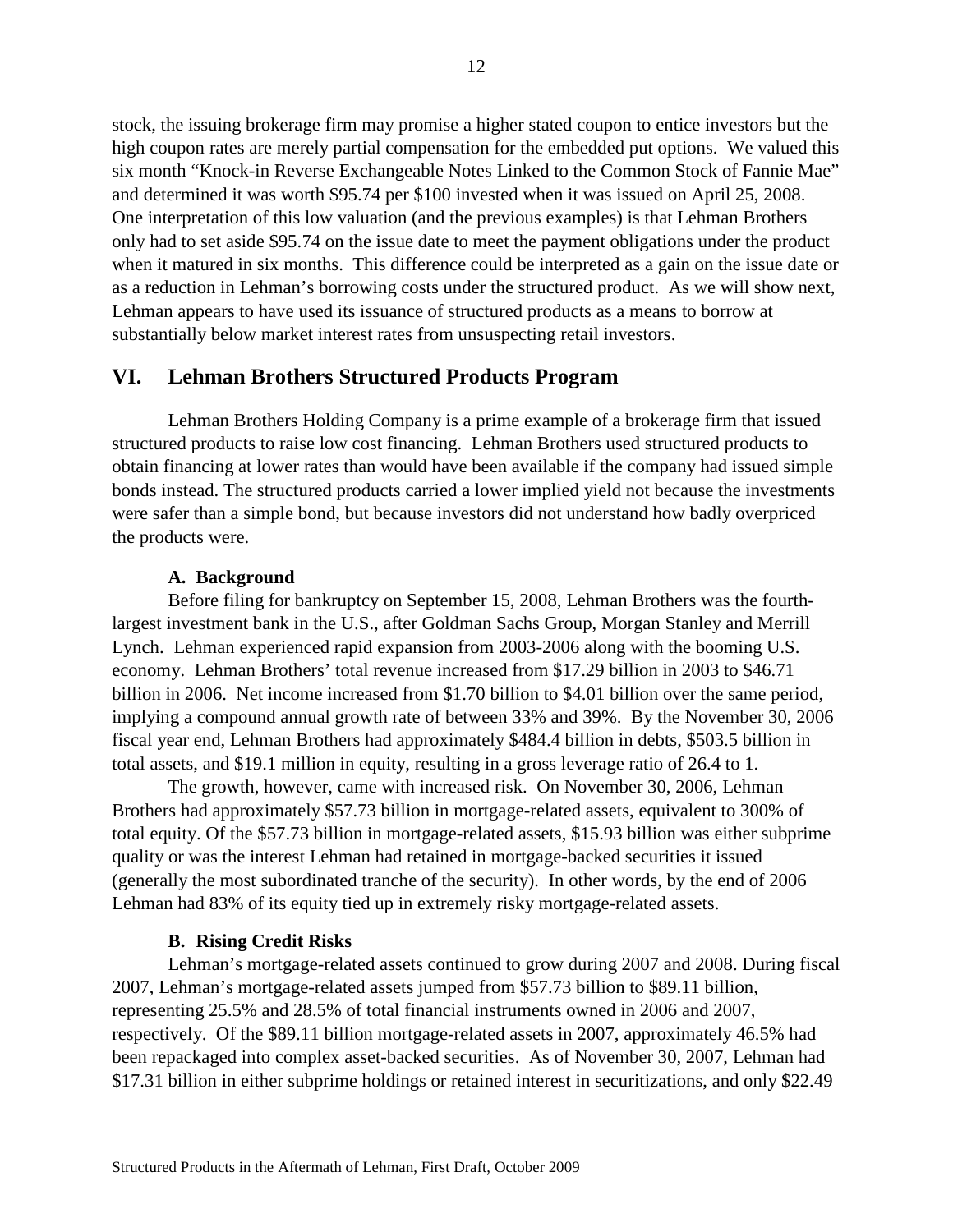billion in total equity. <sup>[24](#page-12-1)</sup> In other words, after writing down its mortgage assets by \$4.2 billion in 2007, Lehman still had 77% of its equity tied up in extremely risky assets. By May 31, 2008, 26.9% of Lehman's financial instruments were still mortgage-related, 50% of which had been repackaged into complex asset-backed securities.

Lehman Brother's large mortgage holdings—especially subprime mortgage holdings and investments in the equity tranches of asset-backed securities caused major financial trouble for Lehman. In the fourth quarter of 2007, Lehman took a \$3.5 billion write-down in mortgage assets, followed by another \$4.7 billion mark-to-market loss in the first quarter of 2008. As a result of its large write-downs and additional unrecognized losses, Lehman had to raise funds from other sources to keep the impaired securities afloat and to maintain liquidity.

**[Figure 5](#page-12-0)** plots Lehman Brothers' split-adjusted stock price from January 1, 2006 to September 15, 2008. Lehman's stock price decline - from \$78.12 on December 29, 2006 to \$19.12 on June 30, 2008 reflected an increasingly pessimistic assessment of Lehman's viability.

<span id="page-12-0"></span>**Figure 5: Lehman Brothers' Split-adjusted Stock Price, January 1, 2006 – September 15, 2008.** Lehman's stock price fell almost continuously throughout 2007and 2008. The steady decline in Lehman's stock price reflected the market's increasingly pessimistic assessment of Lehman's long run viability.



**[Figure 6](#page-13-0)** plots Lehman Brothers' implied stock price volatility against the implied volatilities of the other big five brokerage firms from January 1, 2006 through September 15, 2008. This data indicates that the sophisticated investors realized that the investment banking industry had become much riskier than in recent years as early as July 2007. In the days before Bear Stearns was bought by JPMorgan, the implied volatility of both Bear Stearns and Lehman

<span id="page-12-1"></span> $^{24}$  Lehman wrote off \$700 million of mortgage-related assets in the third quarter and another \$3.5 billion in the fourth quarter. After being netted against various gains—including gains from hedging the risky assets—Lehman had a net write-off of \$1.53 billion for fiscal 2007.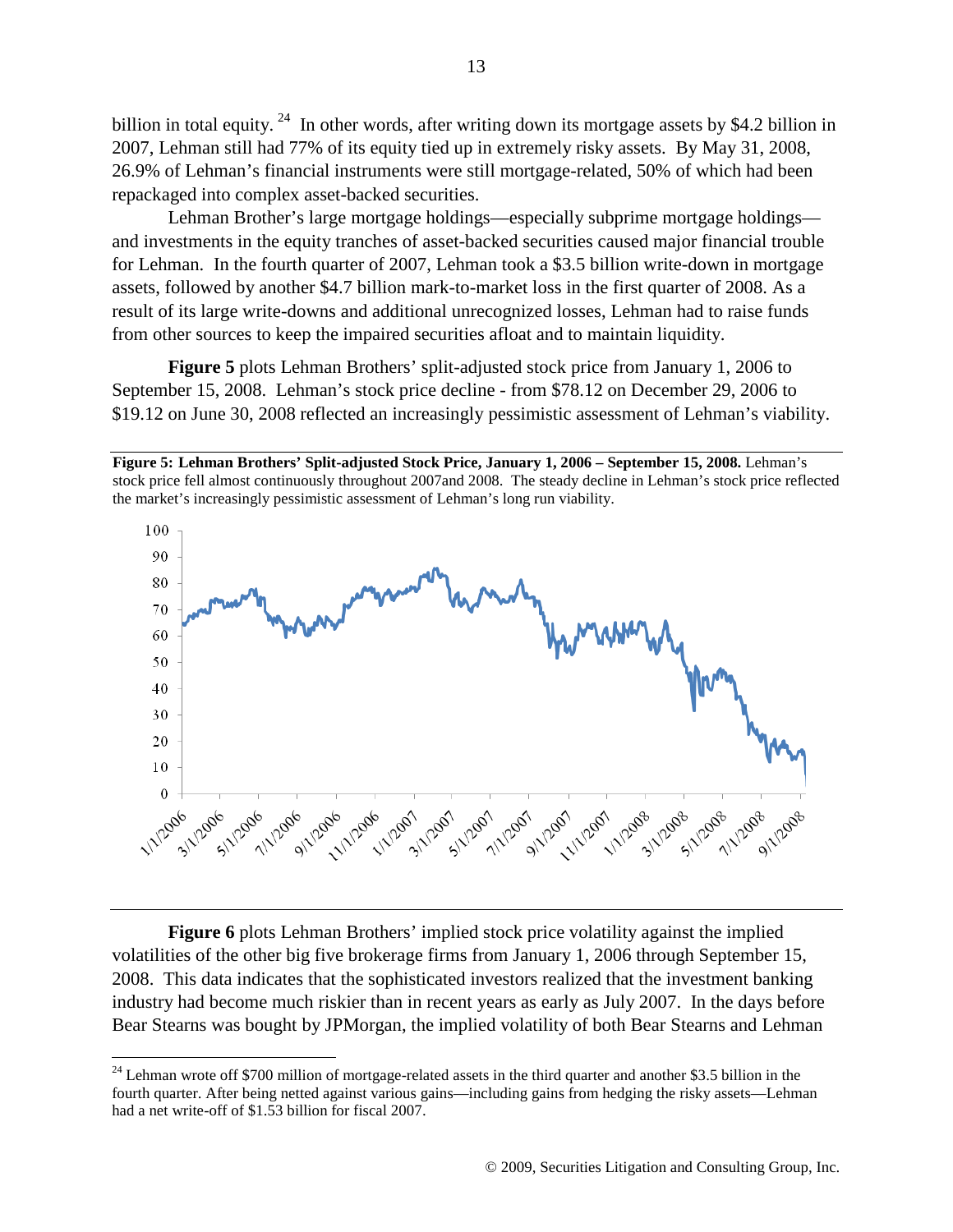Brothers doubled, making their implied volatilities almost four times larger than they were just one year earlier. After Bear Stearns was bought out on March 17, 2008, Lehman Brothers' implied volatility continued to increase relative to Lehman's peer group, spiking with speculation in July 2008 that the U.S. government would bail out Fannie Mae and Freddie Mac, and spiking again in the days before Lehman filed for bankruptcy.

<span id="page-13-0"></span>



**[Figure 7](#page-14-0)** plots Lehman's 5-year unsecured corporate bond yield against the U.S. 5-year swap rate. The corporate bond yield is calculated by adding the 5-year Credit Default Swap (CDS) spread and the U.S. 5-year swap rate.<sup>[25](#page-13-1)</sup> Through February 2007 (the end of Lehman's first quarter), the credit spreads on Lehman and the other four large brokerage firms (not shown) were approximately 20 basis points. From March 2007 on, Lehman's CDS spread rose above its competitors' spreads as Lehman's financial performance worsened. Lehman's five-year credit default swap, which priced the risk that Lehman would default on its loans within the next five years, increased from an average of approximately 24 basis points (i.e., 0.24%) in fiscal 2006 to an average of 35 basis points in the second quarter of  $2007<sup>26</sup>$  $2007<sup>26</sup>$  $2007<sup>26</sup>$  By the end of the third quarter the credit default swap spread on Lehman debt was approximately 130 basis points. Put in different terms, the market thought that Lehman's risk of defaulting on its loans in the next five years increased more than 500% during the second and third quarters of 2007. By the end of

<span id="page-13-1"></span> $25$  We assume the CDS spread is a credit insurance premium reflecting the company's credit risk.

<span id="page-13-2"></span><sup>&</sup>lt;sup>26</sup> We use weekly averages as our base observation for credit default swaps to reduce the noise of single days. Also, the Q1 2007 average is approximately equivalent to the fiscal 2006 average. The average for the period January 1, 2006-February 28, 2007 is 23.5 basis points.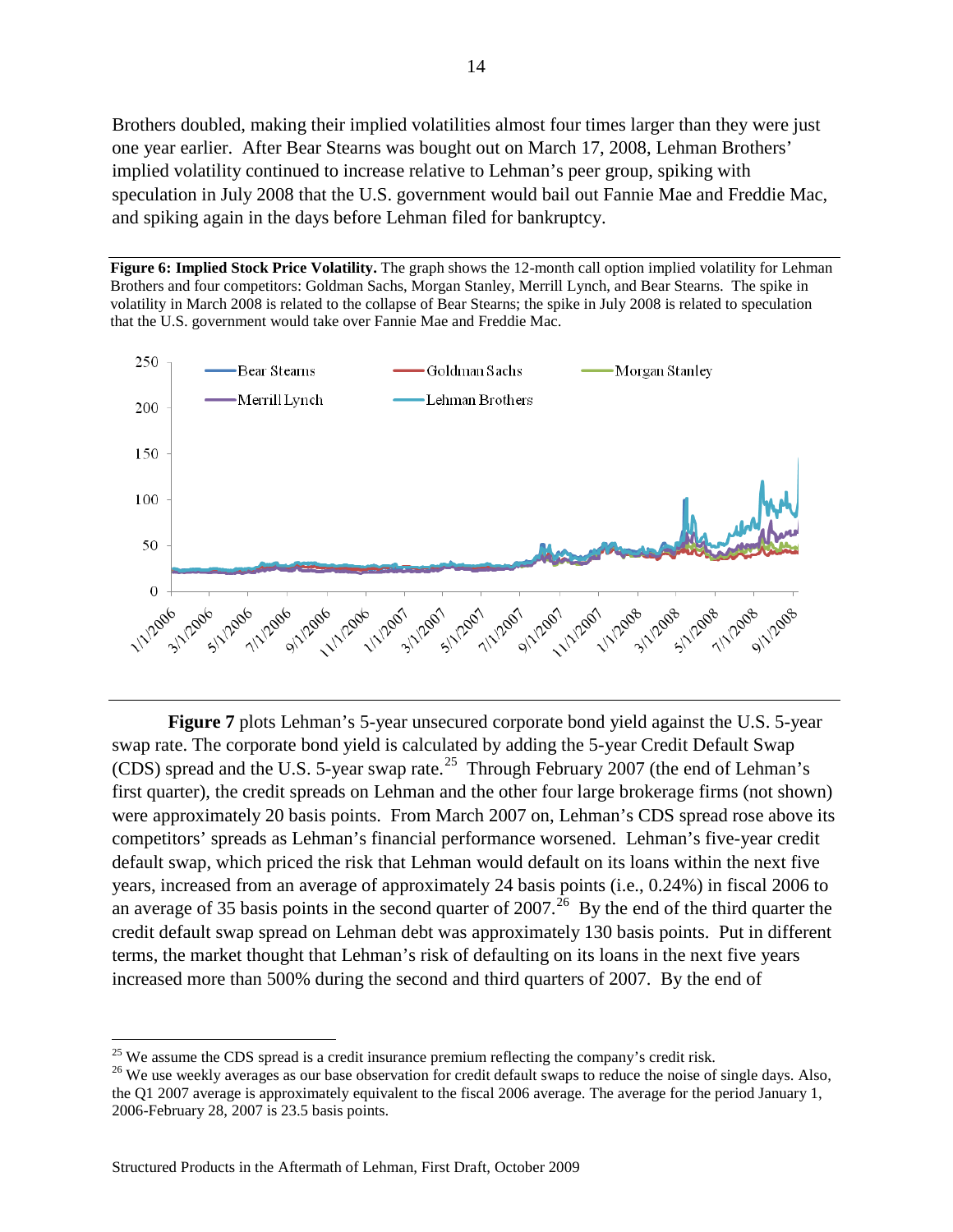November 2007 (Lehman's fiscal year end), Lehman's CDS spread was approximately 150 basis points, almost double the spread on Goldman Sachs' debt.



<span id="page-14-0"></span>**Figure 7: Lehman 5Y Corporate Bond Yield and U.S. 5Y Swap Rate.** Lehman's Corporate Bond Yield is estimated by adding Lehman's five-year credit default swap spread to the U.S. five-year swap rate.

As Lehman's credit risk rose, it became increasingly costly for the company to issue debt. **[Figure 7](#page-14-0)** indicates that new corporate bonds issued by Lehman Brothers would have had to pay 5.40% in November 2007, more than the 5.14% (5.21%) long-term weighted-average interest rate Lehman paid in 2005 (2006), and more than the 4.94% paid by Goldman Sachs in November 2007 or the 5.18% paid by Morgan Stanley.

Issuing additional structured products was one alternative to equity and debt issuance available to Lehman. Structured products had several advantages over simple bonds. Because structured products could be designed with complex payoff structures, Lehman could make it virtually impossible for retail investors to even roughly determine what the value the products were and what the expected returns were. Structured products could be designed with high stated or apparent yields but with extremely low expected yields. These extremely low expected yields compared to Lehman's cost of transparent borrowing provided the spread necessary to pay substantial underwriting spreads and commissions, making it easy to sell the inferior products to unsophisticated investors. In response to these incentives Lehman issued and sold approximately 1,300 structured products in 2007-2008, far more than in previous two-year periods, ultimately raising \$19.2 billion at below market interest rates. See **[Figure 8](#page-15-0) and [Figure](#page-15-1) 9**.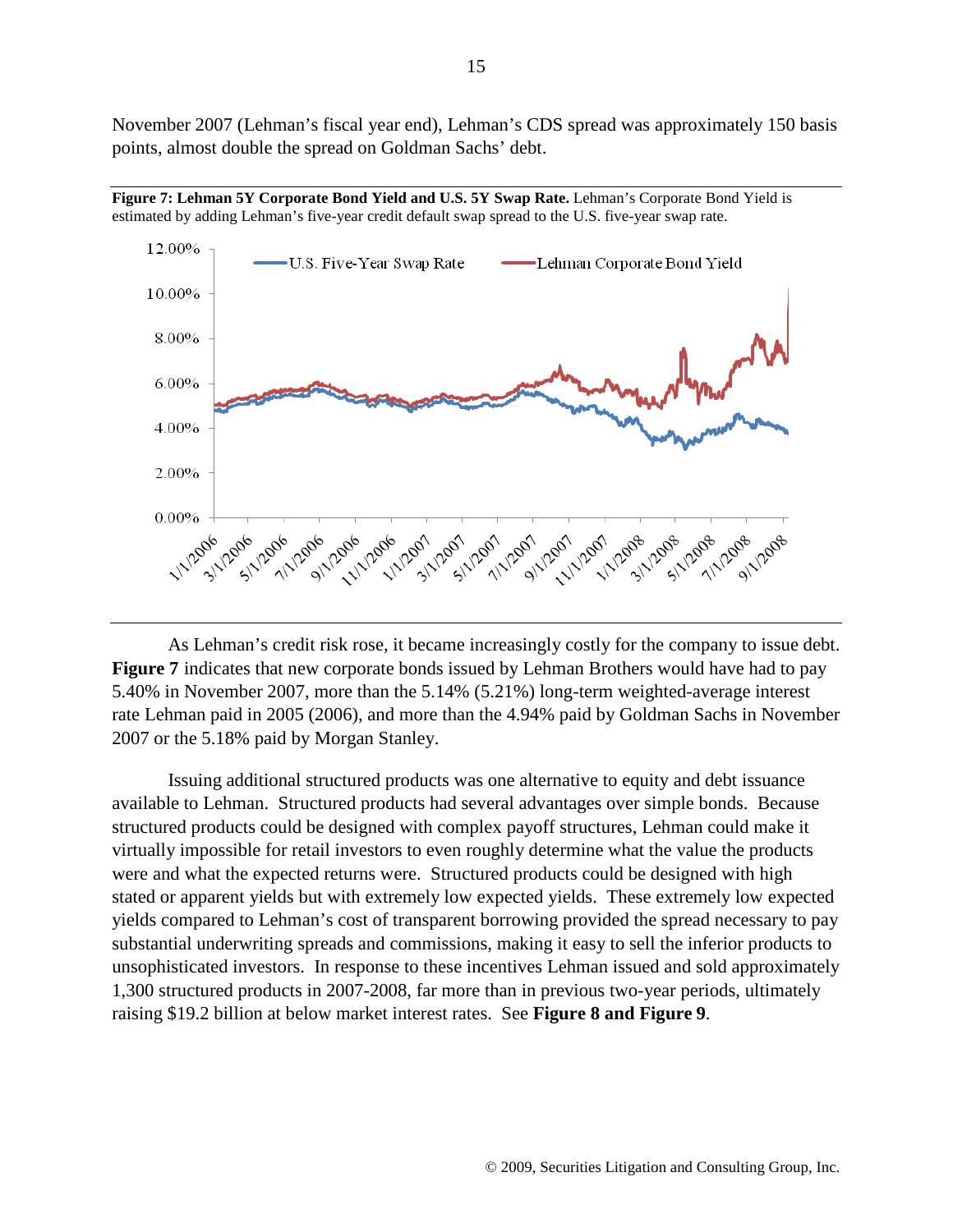

<span id="page-15-0"></span>**Figure 8: Number of Structured Products Issued by Lehman Brothers from January 2006 through September 2008.** Faced with increased transparent borrowing costs, Lehman ramped up its issuance of structured products**.**

<span id="page-15-1"></span>**Figure 9: Dollar Value of Structured Products Issued by Lehman Brothers from January 2006 through September 2008.** The dollar value of new issues also increased but less dramatically than the number of issues.

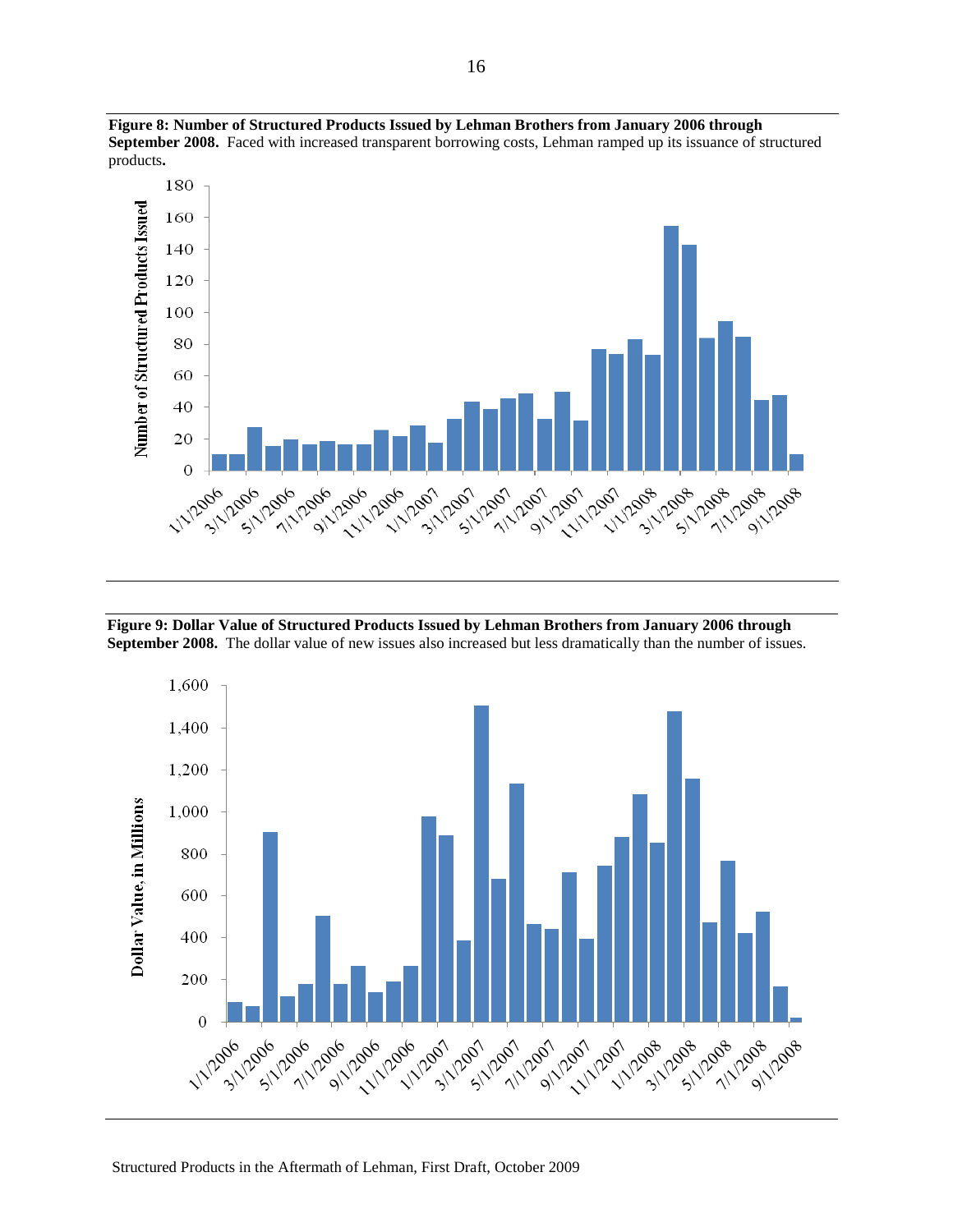### **VII. Implied Yields / Borrowing Costs**

One way to evaluate Lehman Brothers' structured products program is to value individual products when they are offered. We have provided several examples of this approach in the discussion above. Another approach is to evaluate the program is to estimate the implied yield on the structured products when offered. This is an estimate of the returns investors might earn comparable to the initial yield on a bond. It is also an estimate before issuance costs of Lehman's implied funding costs.

We have taken a large sample of Lehman's structured products including 78 reverse convertible notes and 16 principal protected notes and estimated the implied yield for each note on the dates they were issued. The implied yield is defined as the discount rate that makes the present value of the future cash flows equal to the face value of the note. **[Figure 10](#page-17-0)** plots the implied yields for all 94 securities, along with the 5 year U.S. swap rate and Lehman Brothers' corporate bond yield.

**[Figure 10](#page-17-0)** highlights several interesting points about Lehman's structured notes program.

First, none of the 94 structured products have implied yields greater than Lehman Brothers' corporate bond yield. That is, Lehman issued unsecured notes and bonds with low effective yields to unsophisticated retail investors.

Second, 13 of the 16 principal protected notes have implied yields very close to the riskfree rate. This is striking because the principal protection notes were unsecured. If Lehman Brothers declared bankruptcy, the holders of the principal protection notes would – and did – suffer substantial losses to their principal. In short, investors were earning the risk-free rate on an investment that carried a significant amount of default risk. Even if the principal had truly been 100% guaranteed, it is interesting that the notes earned only the risk-free rate. Because the riskfree principal could be expected to earn the risk-free rate, the failure of the implied yields to exceed the risk-free rate means that the intricate return schemes presented in the notes did not even provide compensation for exposure to the linked stocks, stock indexes, interest rates, currencies, commodities and other assets.

Third, 76 of the 78 reverse convertible notes have implied yields less than the risk-free rate, and 73 of the 78 notes have negative implied yields. A negative implied yield means the investor can expect to lose money. Our valuations coincide with the result in Henderson and Pearson (2007) – the average present value of the 78 reverse convertible notes is \$9.32/\$10.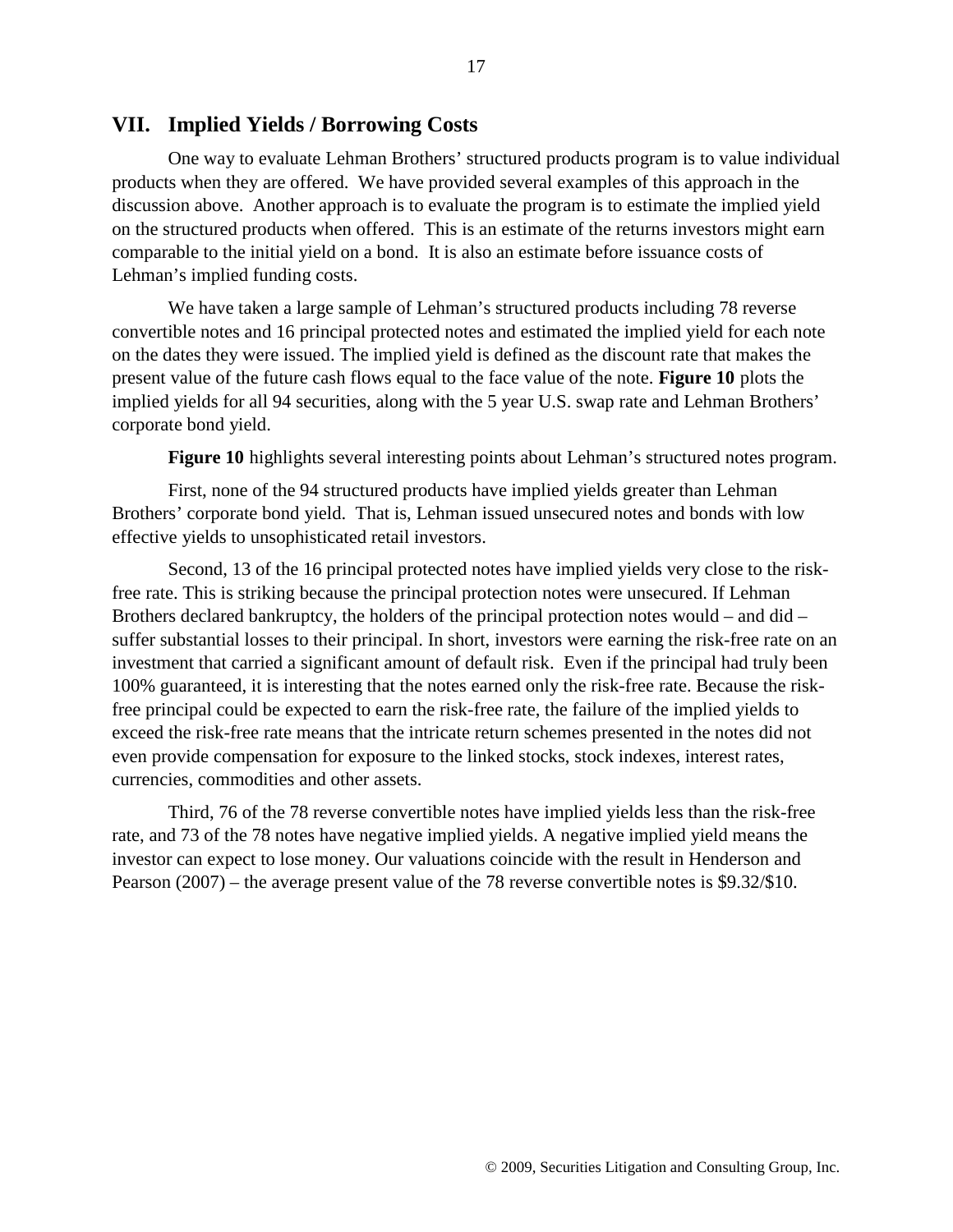<span id="page-17-0"></span>**Figure 10: Implied Yields of Lehman Structured Products.** We plot the implied yields for 94 Lehman structured products along with the 5 year U.S. swap rate and 5 year Lehman unsecured bond yields. Principal protected notes had implied yields roughly equal to the risk free rate of return despite the significant market, liquidity and credit risks. The reverse convertible products were even worse. They had negative expected returns.



## **VIII. Conclusion**

Consistent with our prior research into equity-linked notes, we find that reverse convertibles and notes linked to interest rates, currencies and commodities sold to retail investors in the United States were dominated by other readily available investments and so should have been recognized as *per se* unsuitable for any investor.

Overpriced structured products survived in the marketplace because their opaqueness obscured the true risks and costs and the high fees extracted by underwriters and salespersons. The inferiority of these products compared to other investments is in part attributable to the credit risk of the issuing brokerage firms.

Faced with increasing borrowing costs Lehman stepped up its issuance of structured products. This allowed Lehman to borrow billions of dollars from retail investors without compensating investors for its high and escalating credit risk. The harm thereby inflicted on investors was a direct transfer from unsophisticated retail investors to Lehman and UBS.